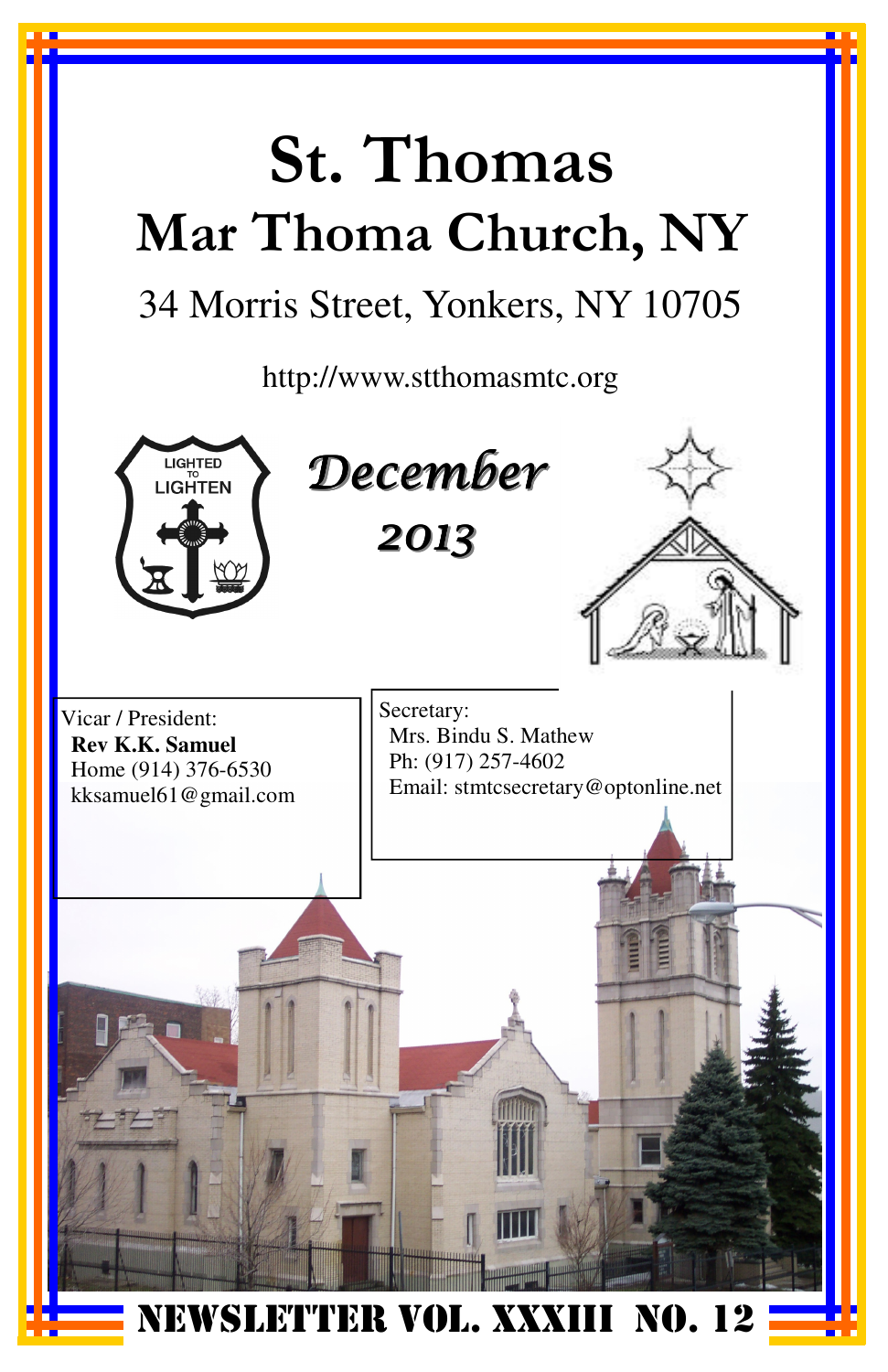| Date         | Time                                    | Worship                                                                                     |  |
|--------------|-----------------------------------------|---------------------------------------------------------------------------------------------|--|
| Sun, Dec 1   | $9:30 \text{ am}$<br>10 <sub>am</sub>   | Praise & Worship ( <i>Malayalam</i> ) Bible Class<br>Holy Communion Service, <b>English</b> |  |
| Sun, Dec 8   | $9:30 \text{ am}$<br>$10:30 \text{ am}$ | Praise & Worship (Malayalam), Bible Class<br>Holy Communion Service, English                |  |
| Sun, Dec 15  | $9:30 \text{ am}$<br>$10:30 \text{ am}$ | Praise & Worship ( <i>English</i> ), Bible Class<br>Holy Communion Service, Malayalam       |  |
| Sun, Dec 22  | $9:30 \text{ am}$<br>$10:30$ am         | Praise & Worship ( <i>English</i> ), Bible Class<br>Holy Communion Service, Malayalam       |  |
| Tues, Dec 24 | 6:30 <sub>pm</sub>                      | Christmas Eve Caroling Service                                                              |  |
| Wed, Dec 25  | 10am                                    | Christmas Holy Communion Service, English                                                   |  |
| Sun, Dec 29  | 9:30am<br>10:30am                       | Divine Service, <b>English</b>                                                              |  |
| Tues. Dec 31 | 10 <sub>pm</sub>                        | Night Watch; Midnight Holy Communion, Malayalam                                             |  |

#### **WORSHIP SERVICE SCHEDULE**

#### **MAR THOMA SYRIAN CHURCH OF MALABAR LECTIONARY**

| Date   | 1st Lesson    | 2nd Lesson       | <b>Epistle</b>             | <b>Gospel</b>    |
|--------|---------------|------------------|----------------------------|------------------|
| Dec 1  | Gen 18:1-6    | 2 Tim 4:9-18     | $2Cor1:3-11$               | Luke 1:39-45     |
| Dec 8  | Isa 55:6-13   | 1 John $5:13-20$ | Gal 1:11-17                | Luke 1:57-66     |
| Dec 15 | $Isa 40:1-11$ | Acts 20:17-25    | Phil 4:4-9                 | Mathew $1:18-23$ |
| Dec 22 | Isa 11:1-10   | $1$ John 5:1-12  | Romans 1:8-16              | $Johns1:1-14$    |
| Dec 25 | Micah $5:1-9$ | $Col 1:15-20$    | $1$ Tim $1:14-17$          | Luke 2:1-20      |
| Dec 29 | Zech 14:1-5   | Acts 1:6-11      | 1 Thess 4:13-18            | Johns 14::1-7    |
| Dec 31 | 1 Sam 7:5-17  | Heb 13:7-21      | 1 Peter <sub>5</sub> :6-11 | Luke 13:6-9      |

### **IMPORTANT DAYS IN SABHA/DIOCESAN CALENDAR**

| Date     | <b>Importance of the Day</b>               |
|----------|--------------------------------------------|
| Dec1     | Beginning of Twenty-Five Days Lent         |
| Dec 8    | Birth of John the Baptist                  |
| Dec $15$ | Annunciation to Joseph                     |
| Dec 21   | Mar Thoma Church Day                       |
| Dec 22   | Sunday before Christmas                    |
| Dec 25   | Yaldo-Feast of Nativity, Birth of Our Lord |
| Dec 29   | Glorious Appearance of Lord                |
| Dec 31   | Year Ending - Night Watch Service          |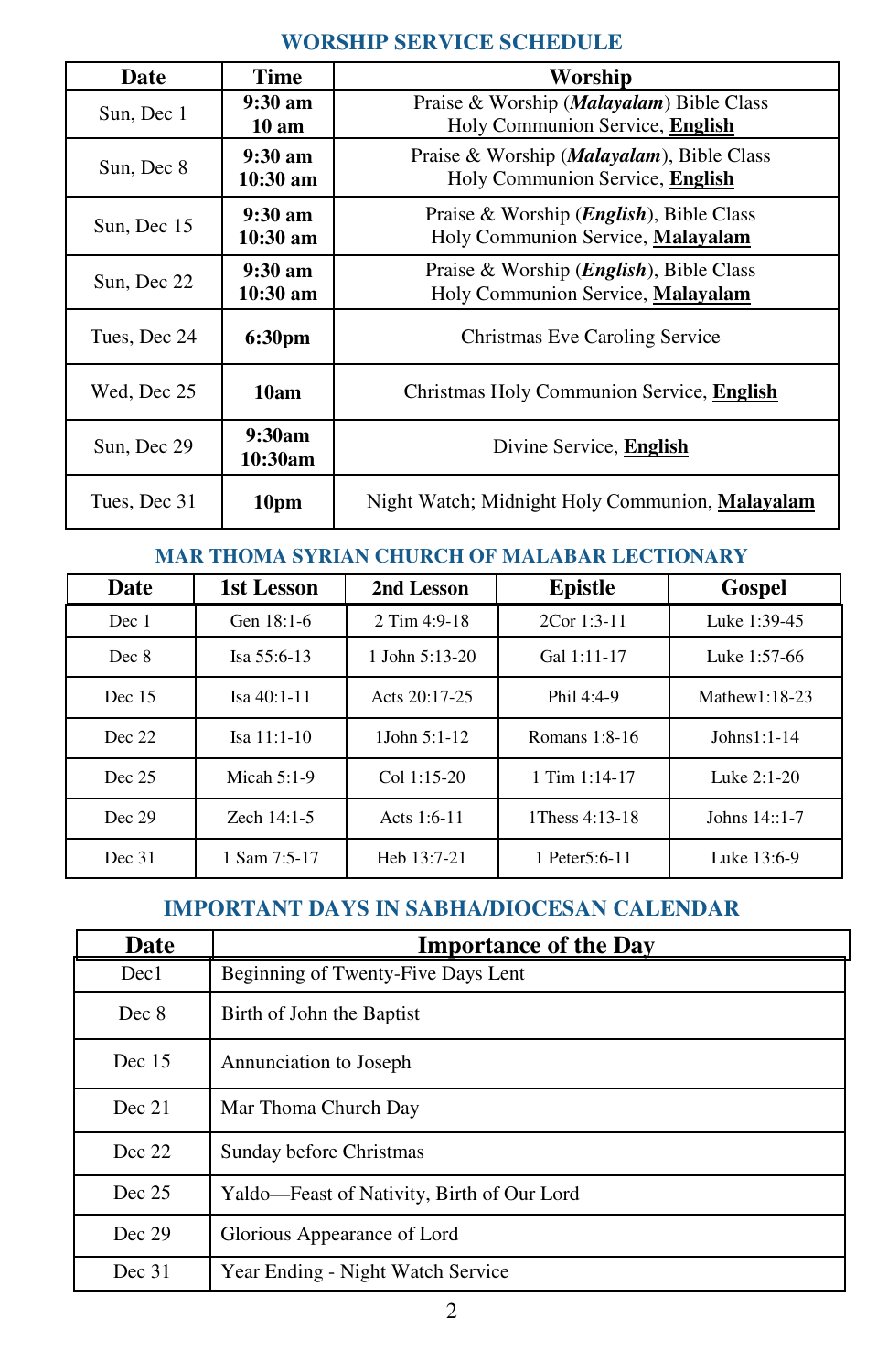

# Achens Corner

Dearly Beloved in Christ,

 In his Christmas Day sermon at Canterbury Cathedral, Archbishop Rowan Williams says that the coming of Christ still poses immense challenges to the way people understand their lives and the times they live in. The Gospels are still full of questions to us about who we are and how we respond to God's love - and early Christian writings are full of the faltering attempts to give voice in response.

"Very near the heart of Christian faith and practice is this encounter with God's questions, 'who are you, where are you?' Are you on the side of the life that lives in Jesus, the life of grace and truth, of unstinting generosity and unsparing honesty, the only life that *gives* life to others? Or are you on your own side, on the side of disconnection, rivalry, the hoarding of gifts, the obsession with control? ... What we say or do in our response to Jesus is our way of discovering for ourselves and showing to one another what is real in and for us ... the truth is still an uncompromising one: if you cannot or will not respond, you are walking away from reality into a realm of trackless fogbound falsehood."

The challenge, he says, is not simply to individuals but to society as a whole to find words to respond and he cites the Book of Common Prayer, which was at the time celebrating its 350th anniversary, as providing an example of how a society's response came to be articulated. It underlines, he says, notions of duty and common interest; speaking of and to a world in which the church, the state and the rich and powerful need continually to be aware of the immense obligations owed by those who have much to those who are poor and vulnerable. He says that, even though centuries old, the Prayer Book reflects far more than the social conventions of the day:

" ... much of this language feels dated – we don't live in the unselfconscious world of social hierarchy that we meet here. But before we draw the easy and cynical conclusion that the Prayer Book is about social control by the ruling classes, we need to ponder the uncompromising way in which those same ruling classes are reminded of what their power is for, from the monarch downwards. And the almost forgotten words of the Long Exhortation in the Communion Service, telling people what questions they should ask themselves before coming to the Sacrament, show a keen critical awareness of the new economic order that, in the mid sixteenth century, was piling up assets of land and property in the hands of a smaller and smaller elite.' The Prayer Book is a treasury of words and phrases that are still for countless English-speaking people the nearest you can come to an adequate language for the mysteries of faith."

He quotes from the communion service as a pointer to a developing understanding of mutual obligation:

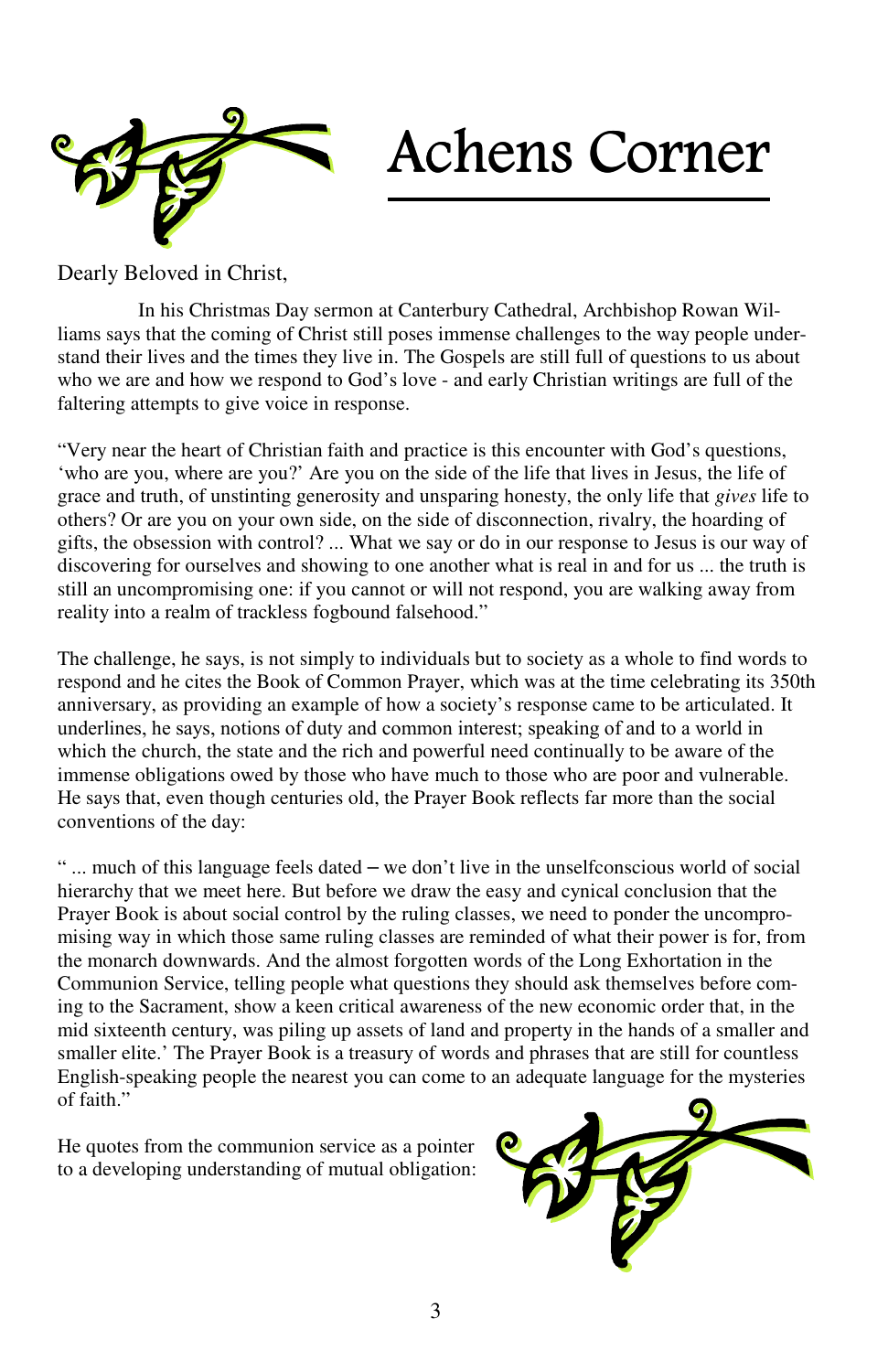"If ye shall perceive your offences to be such as are not only against God but also against your neighbours; then ye shall reconcile yourselves unto them; being ready to make restitution."

The need to learn these lessons is all the more important, he argues, in the wake of the events of the past few years:

"The most pressing question we now face, we might well say, is who and where we are as a society. Bonds have been broken, trust abused and lost. Whether it is an urban rioter mindlessly burning down a small shop that serves his community, or a speculator turning his back on the question of who bears the ultimate cost for his acquisitive adventures in the virtual reality of today's financial world, the picture is of atoms spinning apart in the dark.

And into that dark the Word of God has entered, in love and judgment, and has not been overcome; in the darkness the question sounds as clear as ever, to each of us and to our church and our society: 'Where are you?' Where are the words we can use to answer?"

On that note, on behalf of my self and my family, we wish you all a very Happy and Merry Christmas and a Blessed and Prosperous New Year.

### **Yours in His Service,**

*Rev K.K. Samuel* 



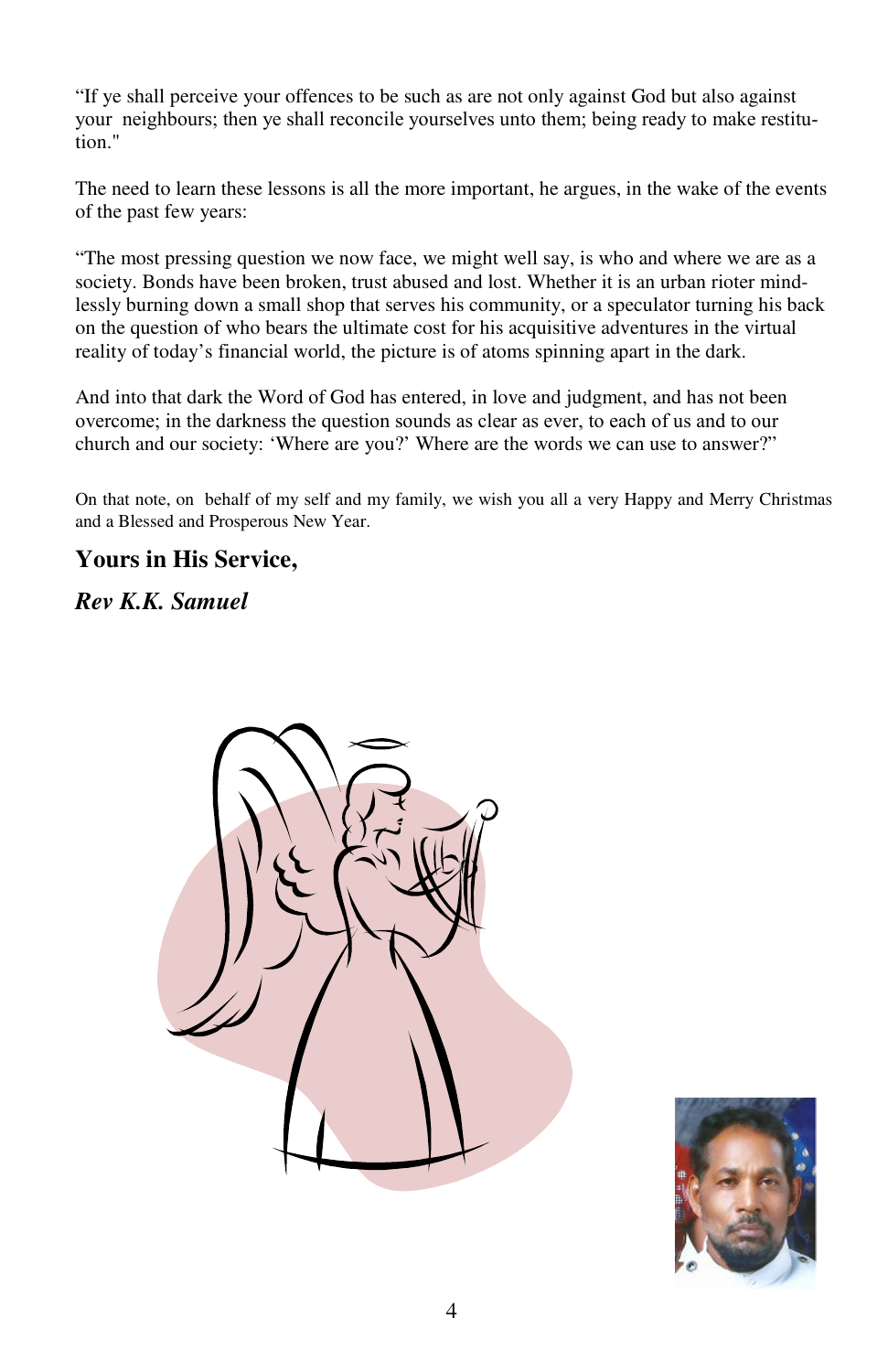

# **Caroling Schedule**

| Area                              | <b>Date</b>                   |  |
|-----------------------------------|-------------------------------|--|
| Yonkers South (McLean Ave) /Bronx | Saturday, December 21         |  |
| Queens/Long Island                | Saturday, December 21         |  |
| Manhattan/NJ                      | Sunday, December 8th          |  |
| <b>Upper Westchester/CT</b>       | Sunday, December 8th          |  |
| Yonkers East (Central Ave)        | Saturday, December 7th        |  |
| Rockland                          | Fri, Dec 13th & Sun, Dec 15th |  |
| Yonkers West (Church-Riverdale)   | Friday, December 6th          |  |
| Yonkers North (Broadway)          | Friday, December 6th          |  |

# **Monthly Fasting Prayer**

| Event                            | Date & Time         | <b>Location</b>                                                            |  |
|----------------------------------|---------------------|----------------------------------------------------------------------------|--|
| Monthly<br><b>Fasting Prayer</b> | Sat, Dec 21<br>10am | Mr. & Mrs. N.J. Mathai<br>201 Shonnard Terrace<br><b>Yonkers, NY 10701</b> |  |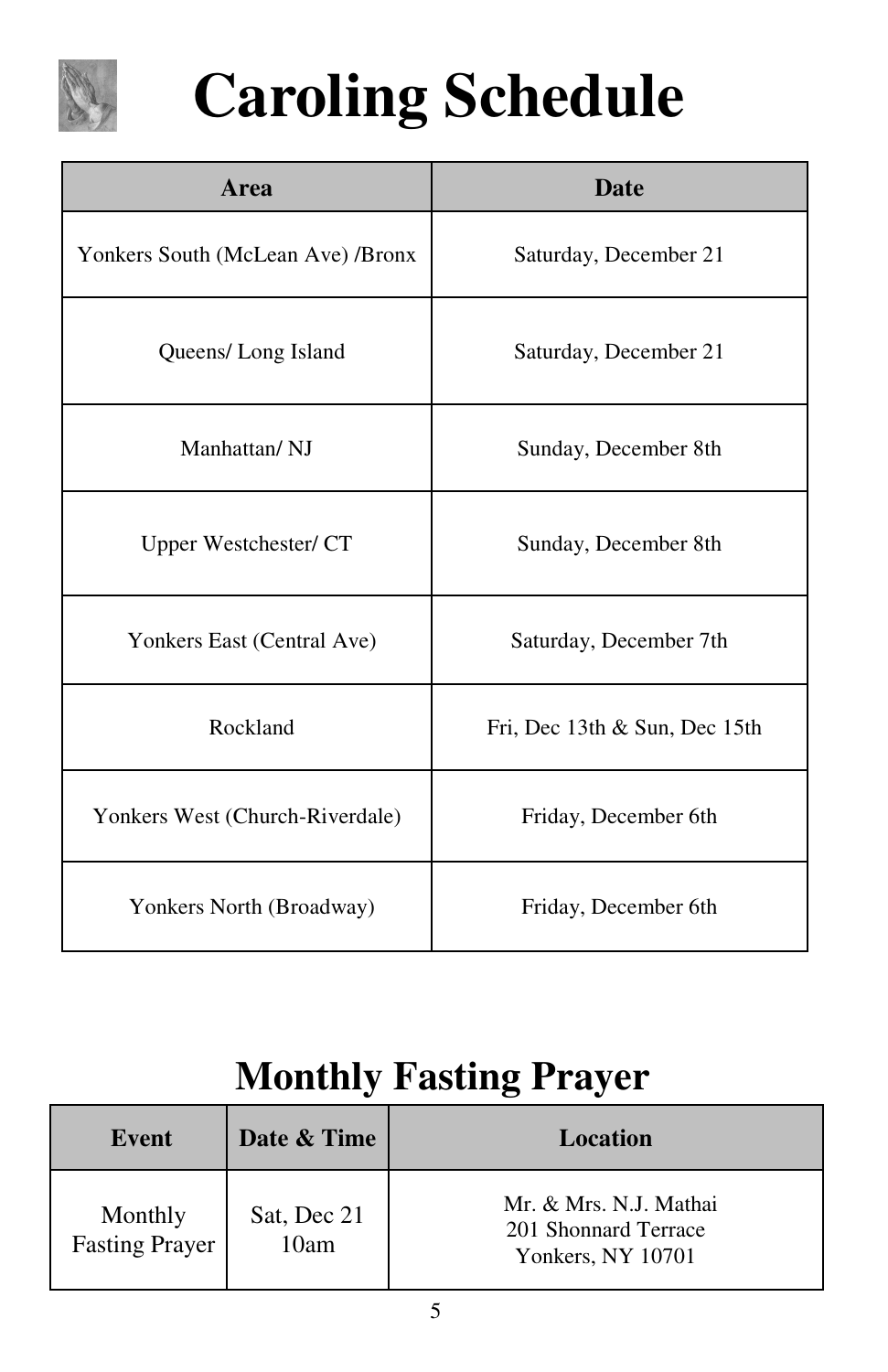# **Organizational Meetings**

**Sevika Sangham** 

**Bible Study** - 3rd Sunday at Church **Friday Prayer Meeting** 

| <b>Sevika</b><br><b>Sangham</b> | Date & Time | <b>Location</b>      |
|---------------------------------|-------------|----------------------|
| Friday                          | Fri, Dec 6  | Mrs. Sherly Vaidyan  |
| Prayer                          | 10am        | Hartsdale, NY        |
| Friday                          | Fri, Dec 13 | Mrs. Aleyamma Kurian |
| Prayer                          | 10am        | Spring Valley NY     |
| Friday                          | Fri, Dec 20 | Mrs. Mary Varghese   |
| Prayer                          | 10am        | Yonkers, NY          |
| Friday                          | Fri, Dec 27 | Mrs. Densy Johnson   |
| Prayer                          | 10am        | Yonkers, NY          |

# **Edavaka Mission**

**Prayer Meeting** in the parsonage basement every **Wednesday** at **7:00 PM**  unless otherwise scheduled elsewhere**.** 

| Event                     | Date & Time                       | <b>Location</b>                 |
|---------------------------|-----------------------------------|---------------------------------|
| Edavaka<br><b>Mission</b> | Wed, 4th<br>7pm                   | Mr. Abraham Koshy<br>Pelham, NY |
| Edavaka<br><b>Mission</b> | Wed, Dec $11$ th $\&$<br>Dec 18th | At Church $@$ 7pm.              |
| Edavaka<br><b>Mission</b> | Wed, Dec 25th                     | No Prayer (Christmas Day)       |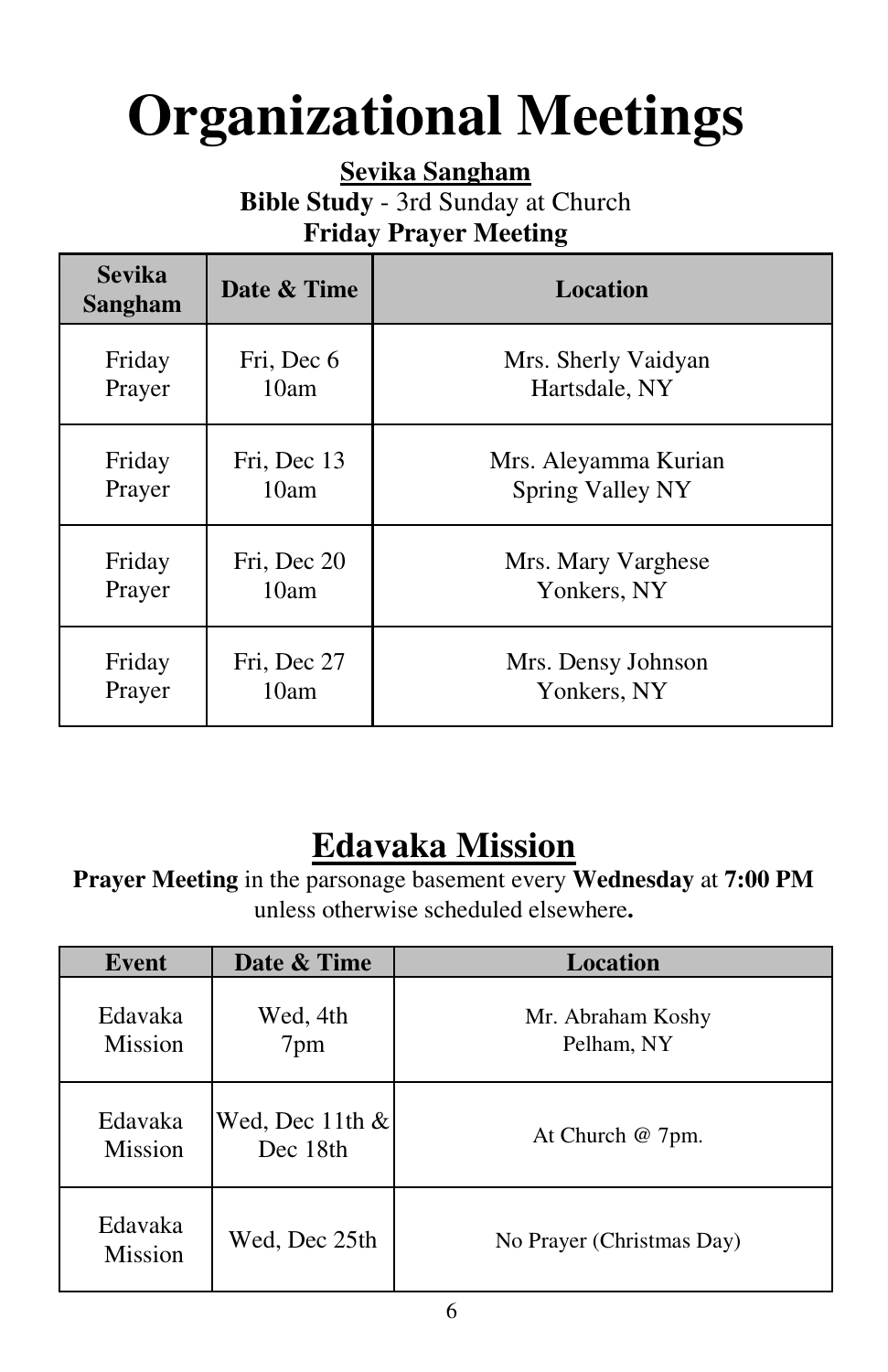# **Youth Fellowship**

| Event              | Date & Time                   | <b>Location</b>               |  |
|--------------------|-------------------------------|-------------------------------|--|
| Weekly<br>Meeting  | Every Sunday<br>After service | Held in the Chapel            |  |
| <b>Bible Study</b> |                               | See Youth Secretary for Info. |  |

"THEREFORE I TELL YOU, WHATEVER YOU ASK FOR IN PRAYER, BELIEVE THAT YOU HAVE RECEIVED IT, AND IT WILL BE YOURS." MARK 11:24

# **Young Family Fellowship**

| Event                     | Date & Time/Location                           |  |  |
|---------------------------|------------------------------------------------|--|--|
| <b>Fellowship Meeting</b> | Contact Young Family Fellowship Secy for Info. |  |  |

## **Yuvajana Sakhyam**

| Event             | Date & Time/Location                               |
|-------------------|----------------------------------------------------|
| Cottage<br>Prayer | Please contact Yuvajana Secretary for information. |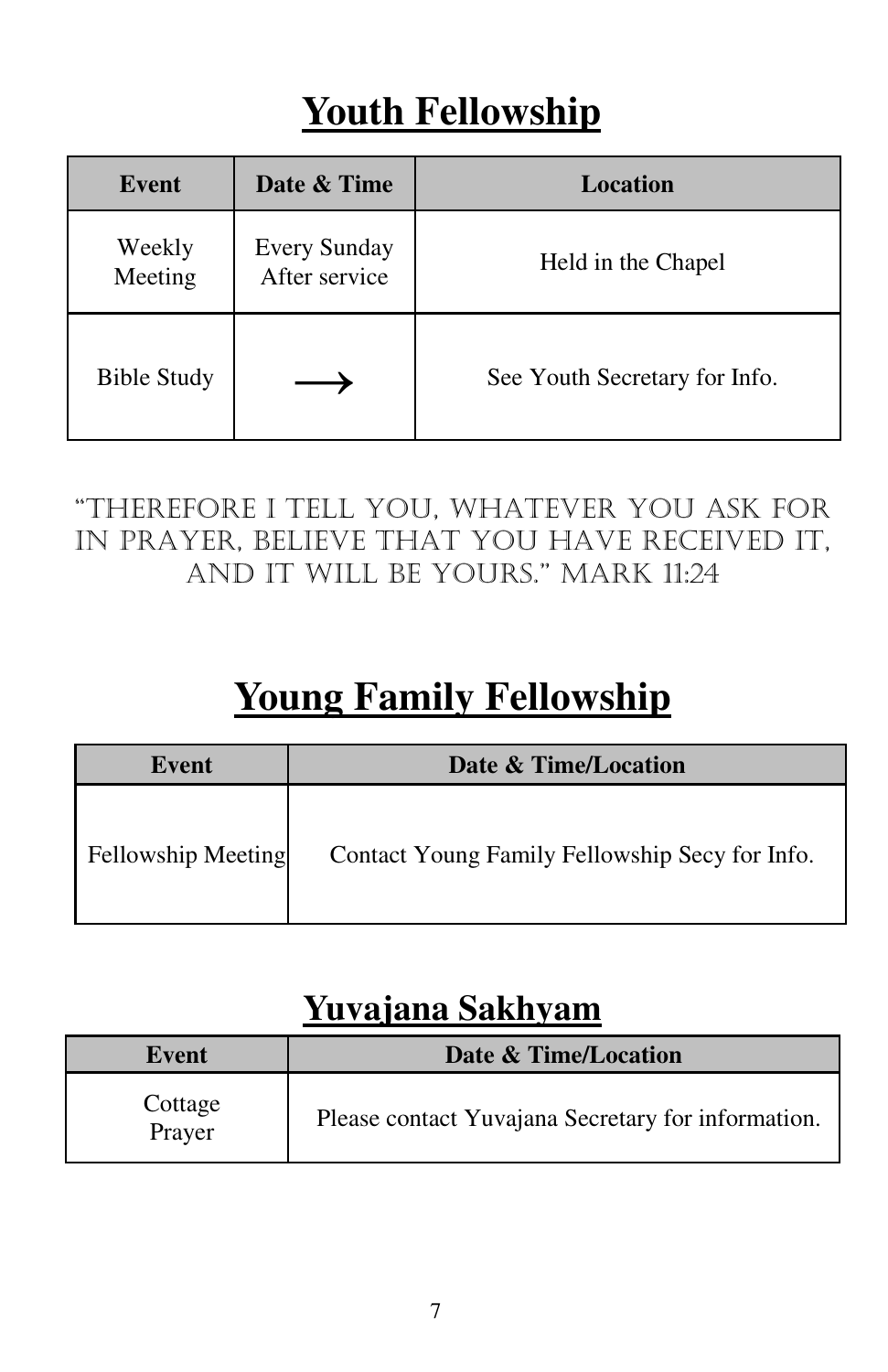### *Excerpt to Christmas Sermon of the Archbishop of Canterbury*

When the first Christians read – or more probably heard – the opening words of John's gospel, they would have understood straight away quite a lot more than we do. They would have remembered, many of them, that in Hebrew 'word' and 'thing' are the same, and they would all have known that in Greek the word used has a huge range of meaning – at the simplest level, just something said; but also a pattern, a rationale, as we might say, even the entire structure of the universe seen as something that makes sense to us, the structure that holds things together and makes it possible for us to think.Against this background, we can get a glimpse of just what is being said about Jesus. His life is what God says and what God does; it is the life in which things hold together; it is because of the life that lives in him that we can think. Jesus is the place where all reality is focused, brought to a point. Here is where we can see as nowhere else what connects all reality – all human experience and all natural laws. Edward Elgar famously said about his Enigma Variations that they were all based on a tune that everyone knew – and no-one has ever worked out what he meant. But John's gospel declares that the almost infinite variety of the life we encounter is all variations on the theme that is stated in one single clear musical line, one melody, in the life of Jesus of Nazareth. 'In him was life, and the life was the light of men.

'But this shouldn't make us forget entirely the underlying image. The life that lives in Jesus, the everlasting divine agency that is uniquely embodied in him, is like something that is said – a word addressed to us. Because, like any word addressed to us, it demands a response. And the gospel goes on at once to tell us that the expected response was not forthcoming. Before we have even got to Christmas in the words of the gospel we are taken to Good Friday, and to the painful truth that the coming of Jesus splits the world into those who respond and those who don't. Once the word is spoken in the world, there is no way back. Your response to it, says the gospel again and again, is what shows who and what you really are, what is deepest in you, what means most. What we say or do in our response to Jesus is our way of discovering for ourselves and showing to one another what is real in and for us. Like the other gospel writers, John hints very strongly that some people respond deeply and truthfully to Jesus without fully knowing who he is or what exactly they are doing in responding to him; this is not a recipe for tight religious exclusivism. But the truth is still an uncompromising one: if you cannot or will not respond, you are walking away from reality into a realm of trackless fogbound falsehood.

There is the question we cannot ignore. It's been well said that the first question we hear in the Bible is not humanity's question to God but God's question to us, God walking in the cool of the evening in the Garden of Eden, looking for Adam and Eve who are trying to hide from him. 'Adam, where are you?' The life of Jesus is that question translated into an actual human life, into the conversations and encounters of a flesh and blood human being like all others – except that when people meet him they will say, like the woman who talks with him at the well of Samaria, 'Here is a man who told me everything I ever did.' Very near the heart of Christian faith and practice is this encounter with God's questions, 'who are you, where are you?' Are you on the side of the life that lives in Jesus, the life of grace and truth, of unstinting generosity and unsparing honesty, the only life that gives life to others? Or are you on your own side, on the side of disconnection, rivalry, the hoarding of gifts, the obsession with control? To answer that you're on the side of life doesn't mean for a moment that you can now relax into a fuzzy philosophy of 'lifeaffirming' comfort. On the contrary: it means you are willing to face everything within you that is cheap, fearful, untruthful and evasive, and let the light shine on it. Like Peter in the very last chapter of John's gospel, we can only say that we are trying to love the truth that is in Jesus, even as we acknowledge all we have done that is contrary to his spirit. And we say this because we trust that we are loved by this unfathomable mystery who comes to us in the shape of a newborn child, 'full of grace and truth'.

Finding words to respond to the Word made flesh is and has always been one of the most demanding things human beings can do. Don't believe for a moment that religious language is easier or vaguer than the rest of our language. It's more like the exact opposite: think of St John writing his gospel, crafting the slow, sometimes repetitive pace of a narrative that allows Jesus to change the perspective inch by inch as a conversation unfolds. Or of St Paul, losing his way in his sentences, floundering in metaphors as he struggles to find the words for something so new that there are no precedents for talking about it. Or any number of the great poets and contemplatives of the Christian centuries. It isn't surprising if we need other people's words a lot of the time; and it's of great importance that we have words to hand that have been used by others in lives that obviously have depth and integrity. That's where the language of our shared worship becomes so important. - **Sermon Titled: Don't build lives on Fear and Selfishness. 12/25/11**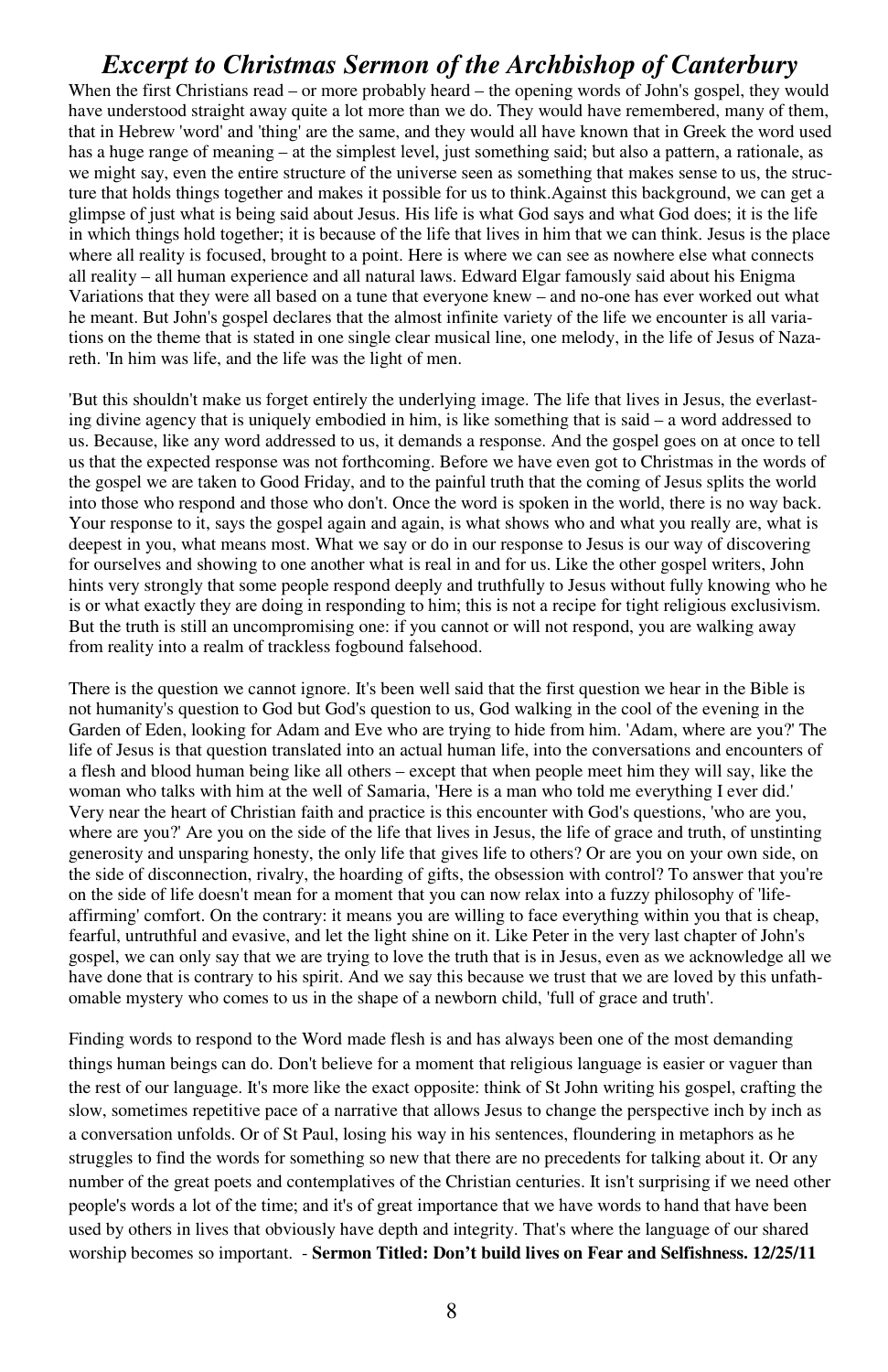## **Regional Youth Fellowship Retreat**

Date: December 27 6pm – December 29 12 pm

Venue: Vocationist Fathers 90 Brooklake Rd, Florham Park, NJ 07932

### Speakers: **Dr. Shaun Rajan & Prijo Thomas**

# **Theme: Break Free**

"Then they cried to the Lord in their trouble, and he saved them from their distress.He brought them out of darkness, the utter darkness, and broke away their chains."  $-$  Psalm  $107.13-14$ .

Who can register: All youths who are  $12<sup>th</sup>$  grade and above. Registration Fee: \$120 Register: http://goo.gl/kXjvCU Registration due by December 15th Checks should be written to: "North East Regional Marthoma Youth Fellowship"

# **Come and experience a new life**





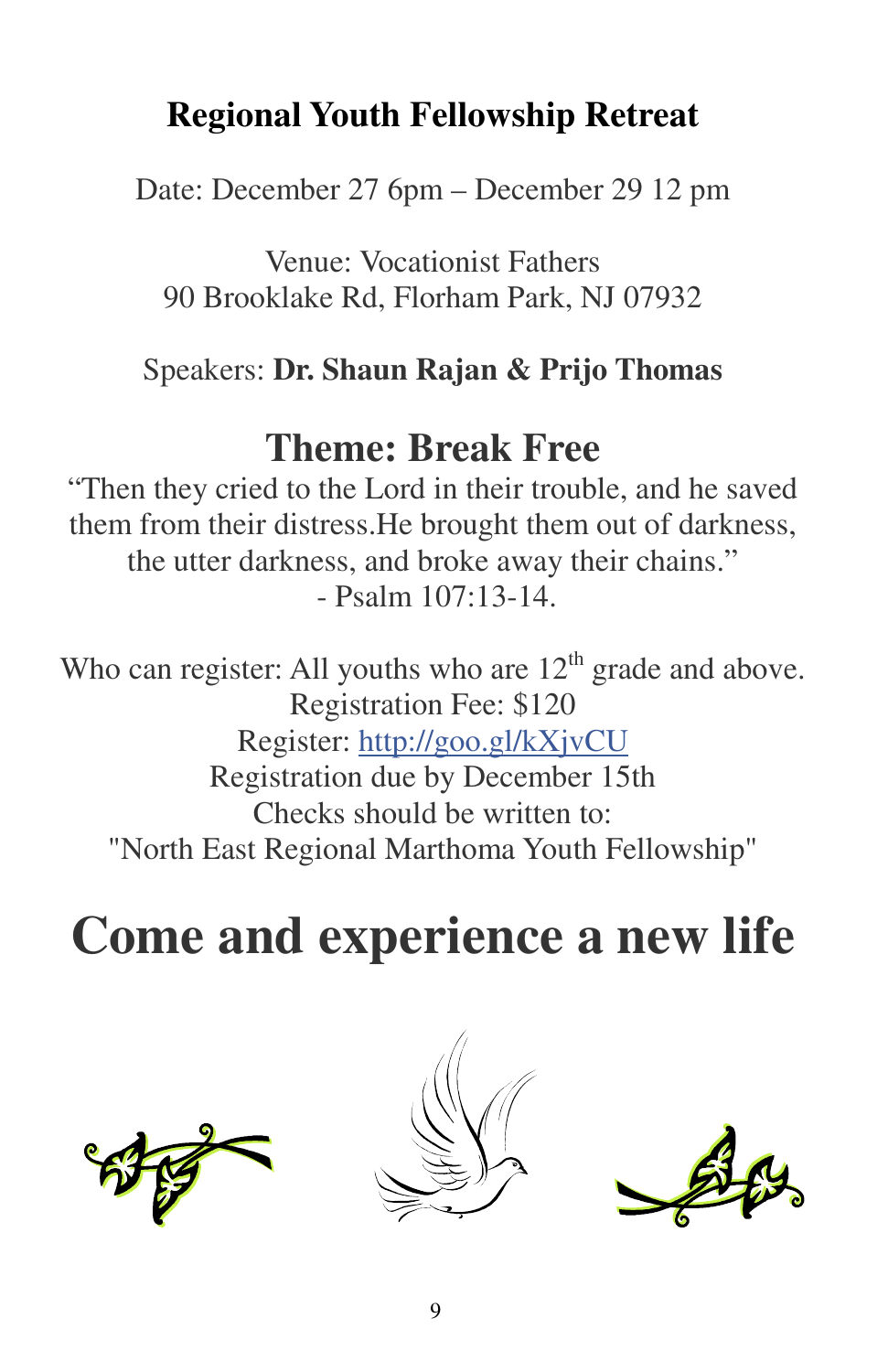*Christmas Eve Caroling Service* 

### Date: Tuesday, December 24th Time: 6:30pm Venue: Church

### Come one and all to celebrate as one big family the birth of OUR SAVIOUR!!!

Skits, Songs and much, much, more!!

Don't forget Santa and his bag of candy will be there as well...so bring your lil' ones and your cameras.

Come with joy, prayer and peace of heart.

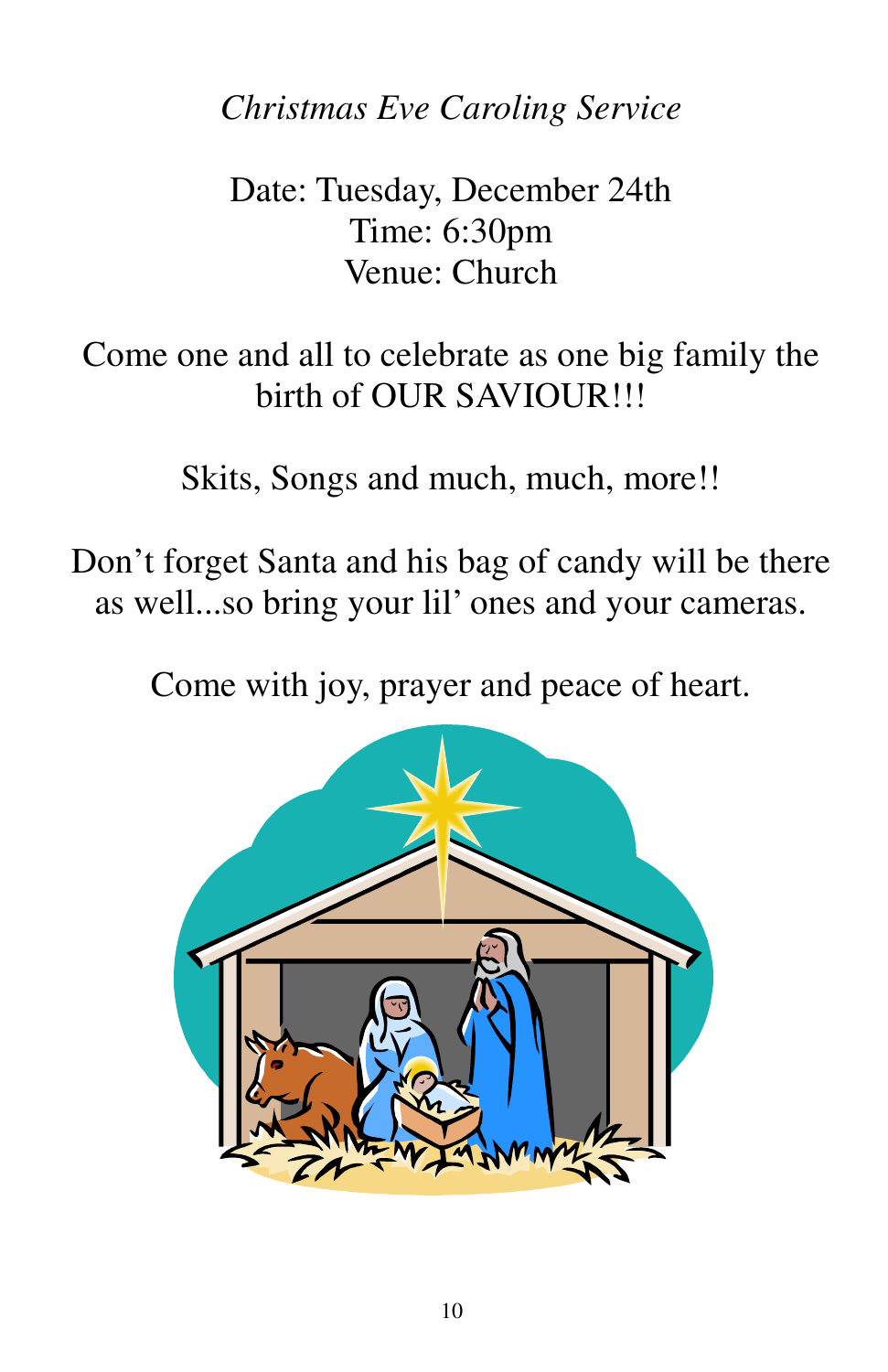#### **Youth Chaplain Corner - The Star of Christmas**

To become a 'star' in this modern world is a big deal. People are looking up to different stars like film stars, pop stars and sports stars with admiration and adoration. We live in a world of 'stars' who become the icons in our society as the trend setters and crowd pullers. A Star should be the one which shows light and gives directions in life. But often the so called stars are producing the opposite results. I was researching through the life stories of the 'stars' of this part of the world who lived during the last few years and I came across the following sad stories. These are few examples from a long list of 'stars' who ended their lives due to various reasons. Don Cornelius (2012), American television show host and producer, best known as the creator and host of the nationally syndicated dance/music franchise *Soul Train*, Brad Delp (2007), American rock musician (Boston), Freddy E (2013), American hip-hop music artist known for his comedy and spoken-word pieces, Martin Manley (2013), American sportswriter, Kenny McKinley (2010), American football player, Junior Seau (2012), American football All-Pro player.

I am not trying to make a judgement to say that all the 'stars' are not the 'real stars' looking at these examples. But we should not close our eyes to these realities. We are entering a season where we are going to discuss on the 'Star'. Star is one of the few symbols that Christmas presents in front of us to tell us what is Christmas all about. The star in Christmas was a guiding light to the real star of Christmas and. When we follow many stars of this world we often forget the real star of Christmas.

A star is always a source of light and it gives light to many others. The star is always a way to remove the darkness. Isaiah 9:2 says "The people walking in darkness have seen a great light; on those living in the land of deep darkness a light has dawned." The star of Christmas was a light to the people who walked in the darkness. If a star is not a light in this world of darkness then why do we call them a star?. Christmas is presenting a light that gives a light that remove the darkness from our lives.

The Christmas star was a source of guidance that the wise men could follow to reach their destination. It was a guiding light and gave the directions how to go forward. A star should be something we could follow and imitate. There was only one man in the whole history who challenged His disciples to follow and imitate Him to lead a wonderful life. That is the star that Christmas is presenting in front of us.

The Star of Christmas directed the people to the real star of Christmas; that was Jesus. The only one star who can give light, direction and meaning to each one of our lives. Let this Christmas help us to reach this one real star of the world. Let us receive the light to remove the darkness we have in our lives and let us follow the real star to become a star to many others.

We wish you a blessed Christmas!!!

#### **Rev. V.M. Mathew - Youth Chaplain**